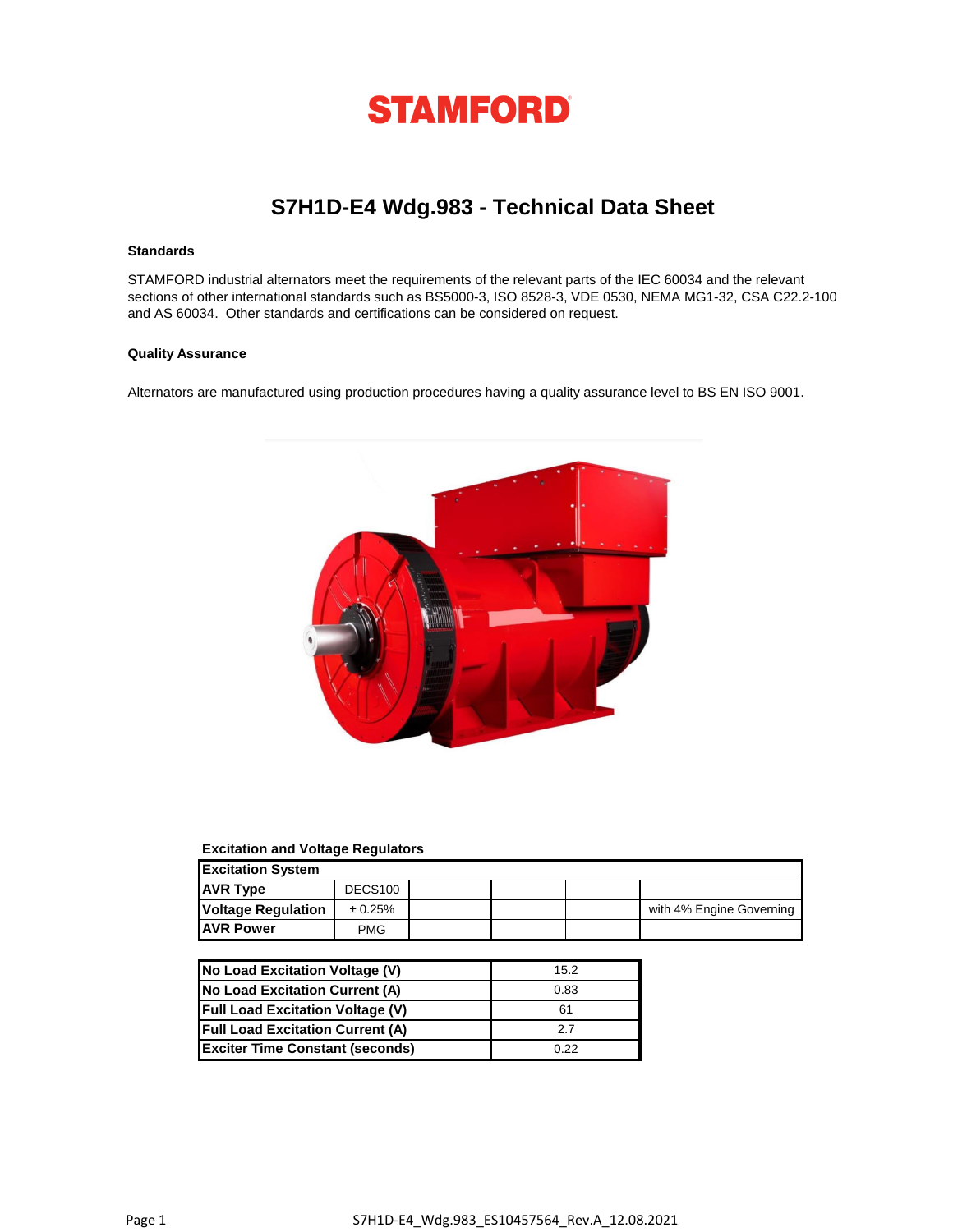

| <b>Electrical Data</b>                                           |                                                                    |                                                                                         |  |  |  |  |  |
|------------------------------------------------------------------|--------------------------------------------------------------------|-----------------------------------------------------------------------------------------|--|--|--|--|--|
| <b>Insulation System</b>                                         |                                                                    | н                                                                                       |  |  |  |  |  |
| <b>Stator Winding</b>                                            | Double Layer Lap                                                   |                                                                                         |  |  |  |  |  |
| <b>Winding Pitch</b>                                             |                                                                    | 2/3                                                                                     |  |  |  |  |  |
| <b>Winding Leads</b>                                             |                                                                    | 6                                                                                       |  |  |  |  |  |
| <b>Winding Number</b>                                            |                                                                    | 983                                                                                     |  |  |  |  |  |
| Number of Poles                                                  |                                                                    | 4                                                                                       |  |  |  |  |  |
| IP Rating                                                        |                                                                    | IP <sub>23</sub>                                                                        |  |  |  |  |  |
| <b>RFI Suppression</b>                                           |                                                                    | BS EN 61000-6-2 & BS EN 61000-6-4, VDE 0875G, VDE 0875N.<br>Refer to factory for others |  |  |  |  |  |
| <b>Waveform Distortion</b>                                       |                                                                    | NO LOAD < 1.5% NON-DISTORTING BALANCED LINEAR LOAD < 5.0%                               |  |  |  |  |  |
| <b>Short Circuit Ratio</b>                                       |                                                                    | 1/Xd                                                                                    |  |  |  |  |  |
| Steady State X/R Ratio                                           |                                                                    | 18.09                                                                                   |  |  |  |  |  |
|                                                                  |                                                                    | <b>50 Hz</b>                                                                            |  |  |  |  |  |
| Telephone Interference                                           |                                                                    | <b>THF&lt;2%</b>                                                                        |  |  |  |  |  |
| Cooling Air Flow                                                 |                                                                    | 2.398 m <sup>3</sup> /sec                                                               |  |  |  |  |  |
| Voltage Star (V)                                                 | 10500                                                              | 11000                                                                                   |  |  |  |  |  |
| Voltage Parallel Star (V)                                        | $\overline{a}$                                                     |                                                                                         |  |  |  |  |  |
| Voltage Delta (V)                                                |                                                                    |                                                                                         |  |  |  |  |  |
| kVA Base Rating (Class H) for<br>Reactance Values (kVA)          | 1175                                                               | 1175                                                                                    |  |  |  |  |  |
| <b>Saturated Values in Per Unit at Base Ratings and Voltages</b> |                                                                    |                                                                                         |  |  |  |  |  |
| Xd Dir. Axis Synchronous                                         | 2.25                                                               | 2.05                                                                                    |  |  |  |  |  |
| X'd Dir. Axis Transient                                          | 0.18                                                               | 0.17                                                                                    |  |  |  |  |  |
| X"d Dir. Axis Subtransient                                       | 0.14                                                               | 0.12                                                                                    |  |  |  |  |  |
| Xq Quad. Axis Reactance                                          | 1.50                                                               | 1.37                                                                                    |  |  |  |  |  |
| X"q Quad. Axis Subtransient                                      | 0.26                                                               | 0.24                                                                                    |  |  |  |  |  |
| XL Stator Leakage Reactance                                      | 0.10                                                               | 0.09                                                                                    |  |  |  |  |  |
| X2 Negative Sequence Reactance                                   | 0.17                                                               | 0.15                                                                                    |  |  |  |  |  |
| X0 Zero Sequence Reactance                                       | 0.02                                                               | 0.02                                                                                    |  |  |  |  |  |
|                                                                  | <b>Unsaturated Values in Per Unit at Base Ratings and Voltages</b> |                                                                                         |  |  |  |  |  |
| Xd Dir. Axis Synchronous                                         | 2.70                                                               | 2.46                                                                                    |  |  |  |  |  |
| X'd Dir. Axis Transient                                          | 0.21                                                               | 0.19                                                                                    |  |  |  |  |  |
| X"d Dir. Axis Subtransient                                       | 0.16                                                               | 0.15                                                                                    |  |  |  |  |  |
| Xq Quad. Axis Reactance                                          | 1.55                                                               | 1.41                                                                                    |  |  |  |  |  |
| X"q Quad. Axis Subtransient                                      | 0.32                                                               | 0.29                                                                                    |  |  |  |  |  |
| XL Stator Leakage Reactance                                      | 0.11                                                               | 0.10                                                                                    |  |  |  |  |  |
| XIr Rotor Leakage Reactance                                      | 0.03                                                               | 0.03                                                                                    |  |  |  |  |  |
| X2 Negative Sequence Reactance                                   | 0.20                                                               | 0.18                                                                                    |  |  |  |  |  |
| X0 Zero Sequence Reactance                                       | 0.03                                                               | 0.03                                                                                    |  |  |  |  |  |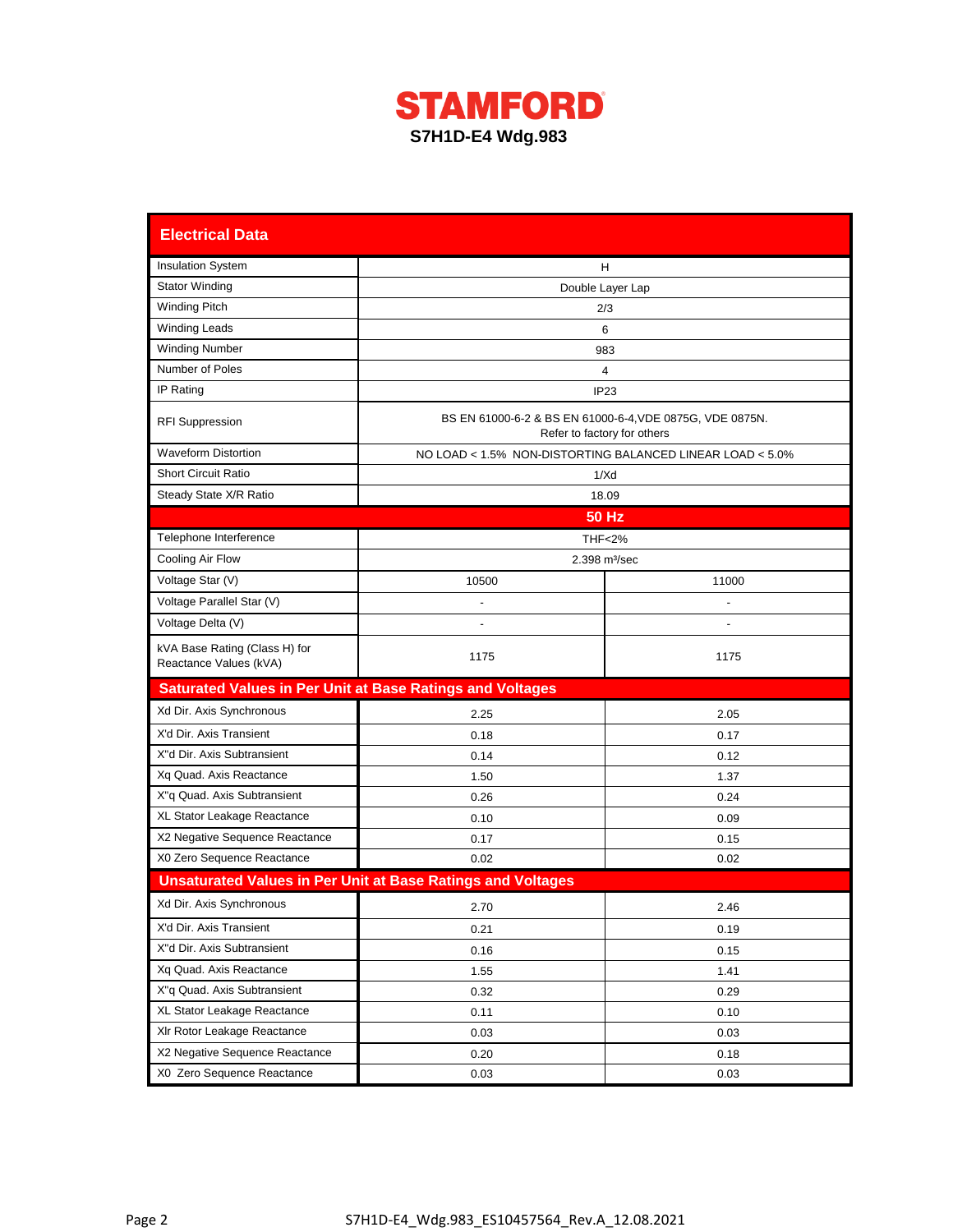

| <b>Time Constants (Seconds)</b>                                   |                                                                                      |                                                                                          |  |  |  |
|-------------------------------------------------------------------|--------------------------------------------------------------------------------------|------------------------------------------------------------------------------------------|--|--|--|
| T'd Transient Time Const.                                         |                                                                                      | 0.128                                                                                    |  |  |  |
| T"d Sub-Transient Time Const.                                     | 0.018                                                                                |                                                                                          |  |  |  |
| T'do O.C. Field Time Const.                                       | 3.025                                                                                |                                                                                          |  |  |  |
| Ta Armature Time Const.                                           | 0.029                                                                                |                                                                                          |  |  |  |
| T"q Sub-Transient Time Const.                                     | 0.011                                                                                |                                                                                          |  |  |  |
| Resistances in Ohms ( $\Omega$ ) at 22 <sup>°</sup> C             |                                                                                      |                                                                                          |  |  |  |
| Stator Winding Resistance (Ra),<br>per phase for series connected | 1.361                                                                                |                                                                                          |  |  |  |
| Rotor Winding Resistance (Rf)                                     | 2.187                                                                                |                                                                                          |  |  |  |
| <b>Exciter Stator Winding Resistance</b>                          |                                                                                      | 19.56                                                                                    |  |  |  |
| Exciter Rotor Winding Resistance per<br>phase                     |                                                                                      | 0.103                                                                                    |  |  |  |
| PMG Phase Resistance (Rpmg) per<br>phase                          | 1.91                                                                                 |                                                                                          |  |  |  |
| Positive Sequence Resistance (R1)                                 | 1.701                                                                                |                                                                                          |  |  |  |
| Negative Sequence Resistance (R2)                                 | 1.960                                                                                |                                                                                          |  |  |  |
| Zero Sequence Resistance (R0)                                     | 1.701                                                                                |                                                                                          |  |  |  |
| <b>Saturation Factors</b>                                         | 11000V                                                                               |                                                                                          |  |  |  |
| SG1.0                                                             | 0.176                                                                                |                                                                                          |  |  |  |
| SG1.2                                                             | 0.731                                                                                |                                                                                          |  |  |  |
| <b>Mechanical Data</b>                                            |                                                                                      |                                                                                          |  |  |  |
| Shaft and Keys                                                    | minimum vibration in operation. Two bearing generators are balanced with a half key. | All alternator rotors are dynamically balanced to better than ISO 21940-11 Grade 2.5 for |  |  |  |
|                                                                   | 1 Bearing                                                                            | 2 Bearing                                                                                |  |  |  |
| SAE Adaptor                                                       | SAE00, 0                                                                             | SAE00,0                                                                                  |  |  |  |
| Moment of Inertia                                                 | 28.5262 kgm <sup>2</sup>                                                             | 28.5479 kgm <sup>2</sup>                                                                 |  |  |  |
| <b>Weight Wound Stator</b>                                        | 1295kg                                                                               | 1296kg                                                                                   |  |  |  |
| Weight Wound Rotor                                                | 680kg                                                                                | 680kg                                                                                    |  |  |  |
| Weight Complete Alternator                                        | 3788kg                                                                               | 3683kg                                                                                   |  |  |  |
| Shipping weight in a Crate                                        | 3868kg                                                                               | 3763kg                                                                                   |  |  |  |
| <b>Packing Crate Size</b>                                         | 240*140*160(cm)                                                                      | 240*140*160(cm)                                                                          |  |  |  |
| Maximum Over Speed                                                | 2250 RPM for two minutes                                                             |                                                                                          |  |  |  |
| Bearing Drive End                                                 |                                                                                      | <b>BALL 6232</b>                                                                         |  |  |  |
| Bearing Non-Drive End                                             | <b>BALL 6319</b>                                                                     | <b>BALL 6319</b>                                                                         |  |  |  |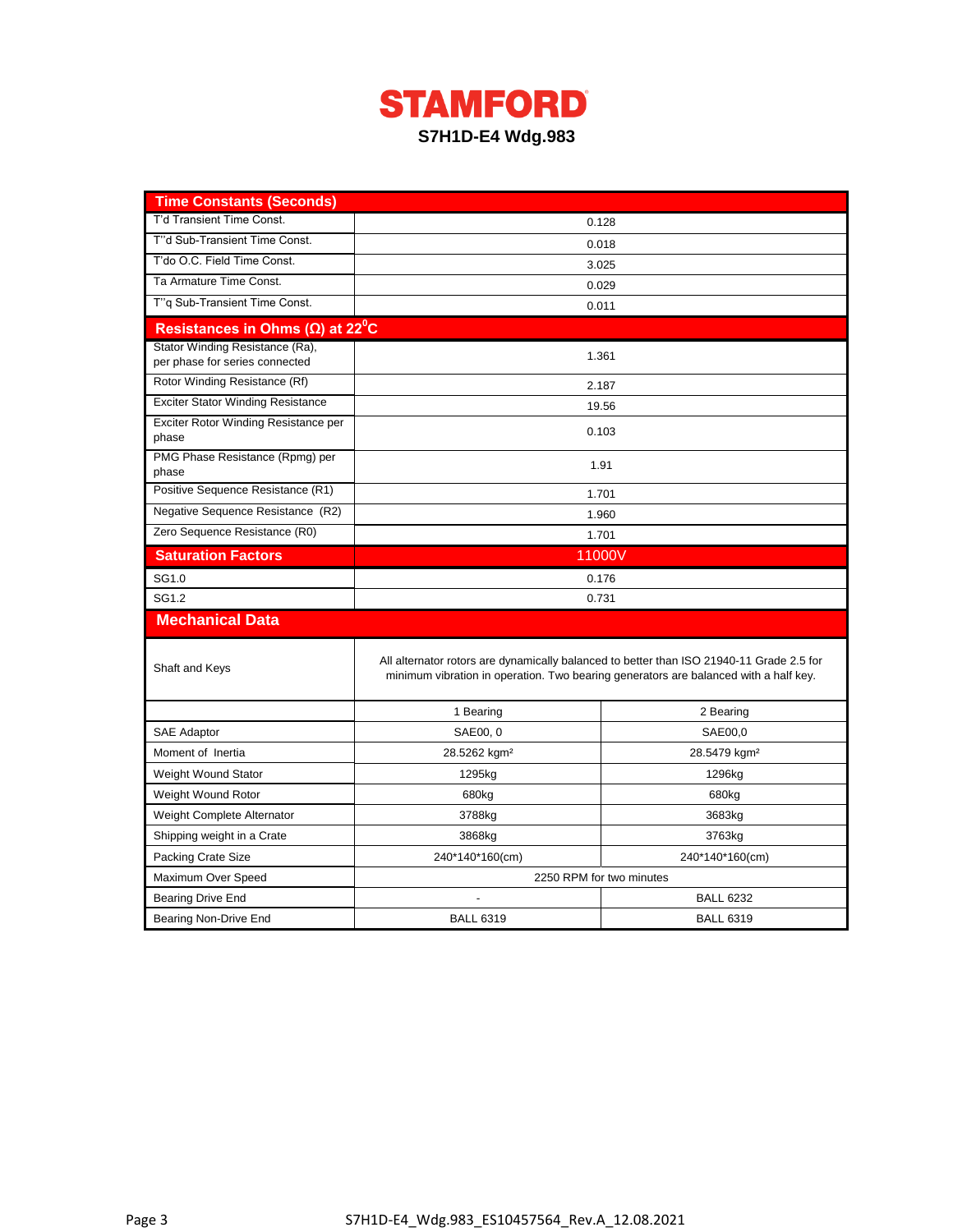

# **THREE PHASE EFFICIENCY CURVES**



P.F. 11000 V 97 95.9  $96.0$ 96 95.4  $95.4$  $95.3$  $1.0$  $94.8$  $0.9$ 95  $94.8$  $94.7$  $94.1$  $0.8$ 9% 94  $\frac{92.7}{2}$ 93  $91.9$ 92  $90.9$ 91 90  $0.20$  $0.30$  $0.40$  $0.50$  $0.60$  $0.70$  $0.80$  $0.90$  $1.00$  $1.10$ 1175 kVA

**50Hz**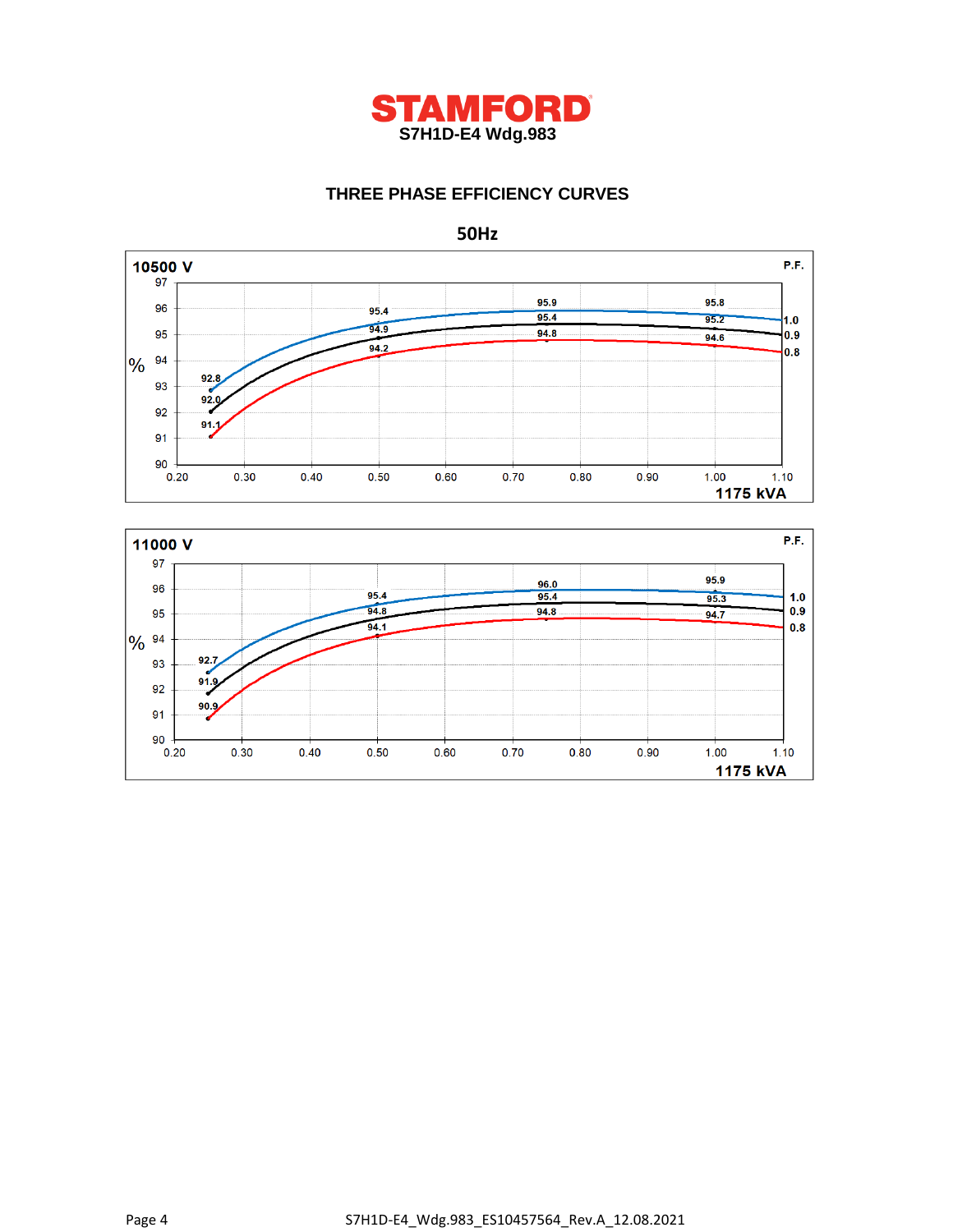



|            | <b>Transient Voltage Dip Scaling Factor</b> | <b>Transient Voltage Rise Scaling Factor</b> |                       |  |  |
|------------|---------------------------------------------|----------------------------------------------|-----------------------|--|--|
| Lagging PF | <b>Scaling Factor</b>                       | Lagging PF                                   | <b>Scaling Factor</b> |  |  |
| $\leq$ 0.4 | 1.00                                        | $\leq$ 0.4                                   | 1.25                  |  |  |
| 0.5        | 0.95<br>0.5                                 |                                              | 1.20                  |  |  |
| 0.6        | 0.90                                        | 0.6                                          | 1.15                  |  |  |
| 0.7        | 0.86                                        | 0.7                                          | 1.10                  |  |  |
| 0.8        | 0.83                                        | > 0.7                                        | 1.00                  |  |  |
| 0.9        | 0.75                                        |                                              |                       |  |  |
| 0.95       | 0.70                                        |                                              |                       |  |  |
|            | 0.65                                        |                                              |                       |  |  |

**Note: To determine % Transient Voltage Dip or Voltage Rise at various PF, multiply the % Voltage Dip from the curve directly by the Scaling Factor.**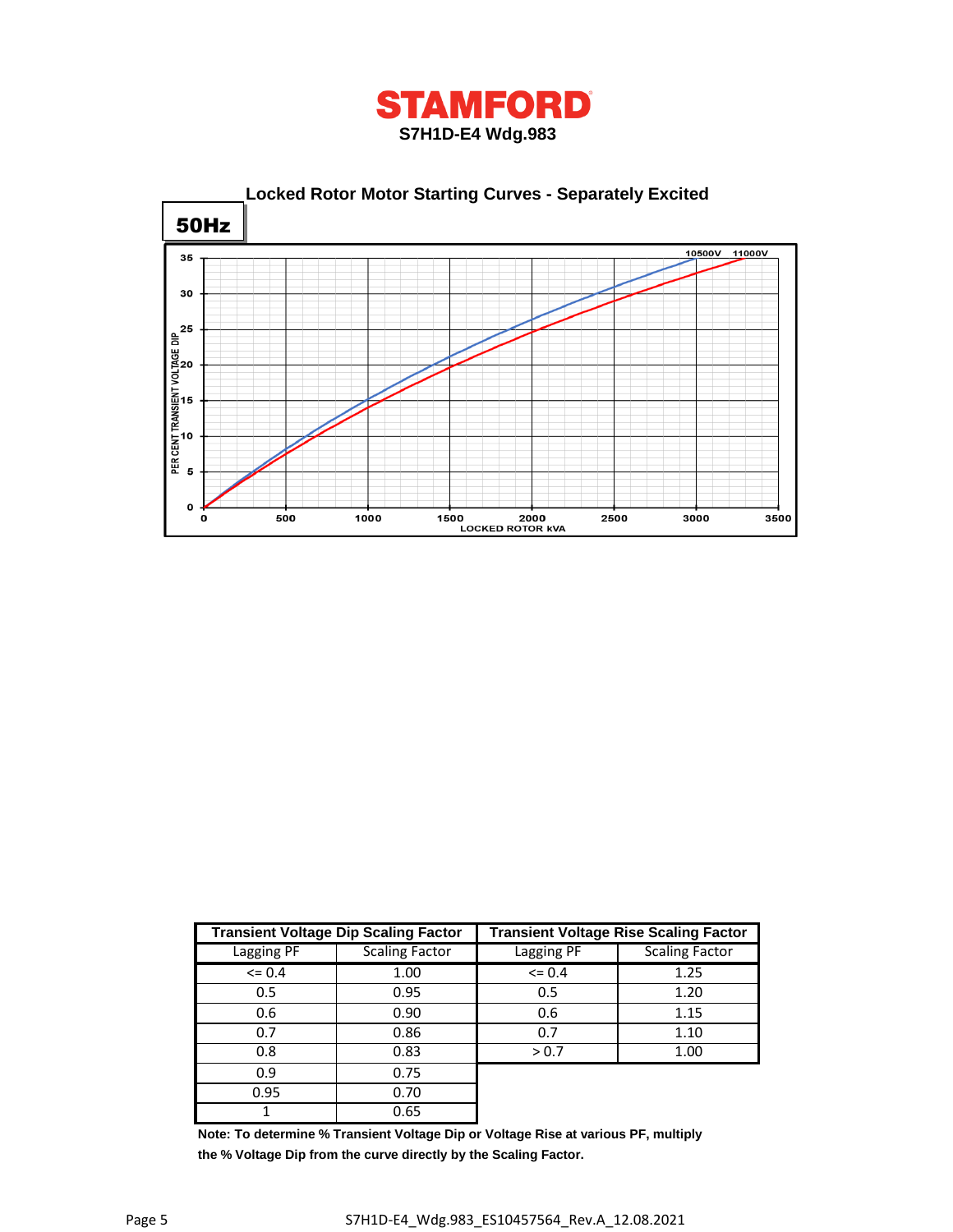

 **Three-phase Short Circuit Decrement Curve - Separately Excited**



Sustained Short Circuit = 197 Amps

## **Note 1**

The following multiplication factors should be used to adjust the values from curve between time 0.001 seconds and the minimum current point in respect of nominal operating voltage :

|         | 50Hz              | 60Hz    |          |  |
|---------|-------------------|---------|----------|--|
| Voltage | Factor            | Voltage | Factor   |  |
| 10500V  | X <sub>0.95</sub> |         | $X$ 1.00 |  |
| 11000V  | $X$ 1.00          |         | $X$ 1.06 |  |
|         |                   |         | $X$ 1.12 |  |
|         |                   |         | $X$ 1.17 |  |

The sustained current value is constant irrespective of voltage level

#### **Note 2**

The following multiplication factor should be used to convert the values calculated in accordance with NOTE 1 to those applicable to the various types of short circuit :

|         |        |         |          |                         | 3-phase   |        | 2-phase L-L 1-phase L-N |
|---------|--------|---------|----------|-------------------------|-----------|--------|-------------------------|
|         | 50Hz   |         | 60Hz     | Instantaneous           | $x$ 1.00  | x 0.87 | $x$ 1.30                |
| Voltage | Factor | Voltage | Factor   | Minimum                 | $x$ 1.00  | x 1.80 | x3.20                   |
| 10500V  | X 0.95 |         | $X$ 1.00 | Sustained               | $x$ 1.00  | x 1.50 | x 2.50                  |
| 11000V  | X 1.00 |         | X 1.06   | Max. sustained duration | $10$ sec. | 5 sec. | 2 sec.                  |

All other times are unchanged **Note 3**

Curves are drawn for Star connections under no-load excitation at rated speeds. For other connection (where applicable) the following multipliers should be applied to current values as shown :

Parallel Star = Curve current value X 2

Series Delta = Curve current value X 1.732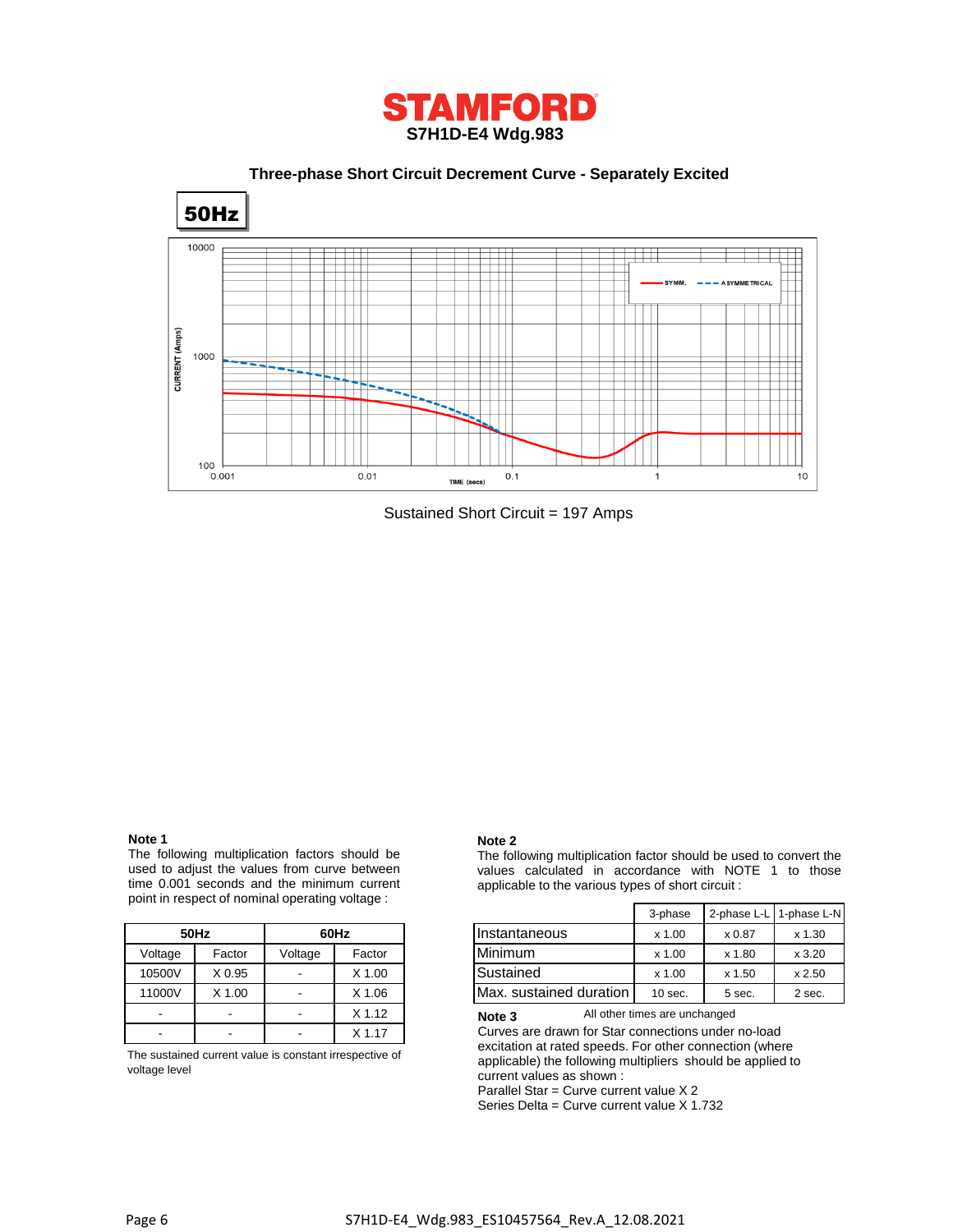

# **Typical Alternator Operating Charts**



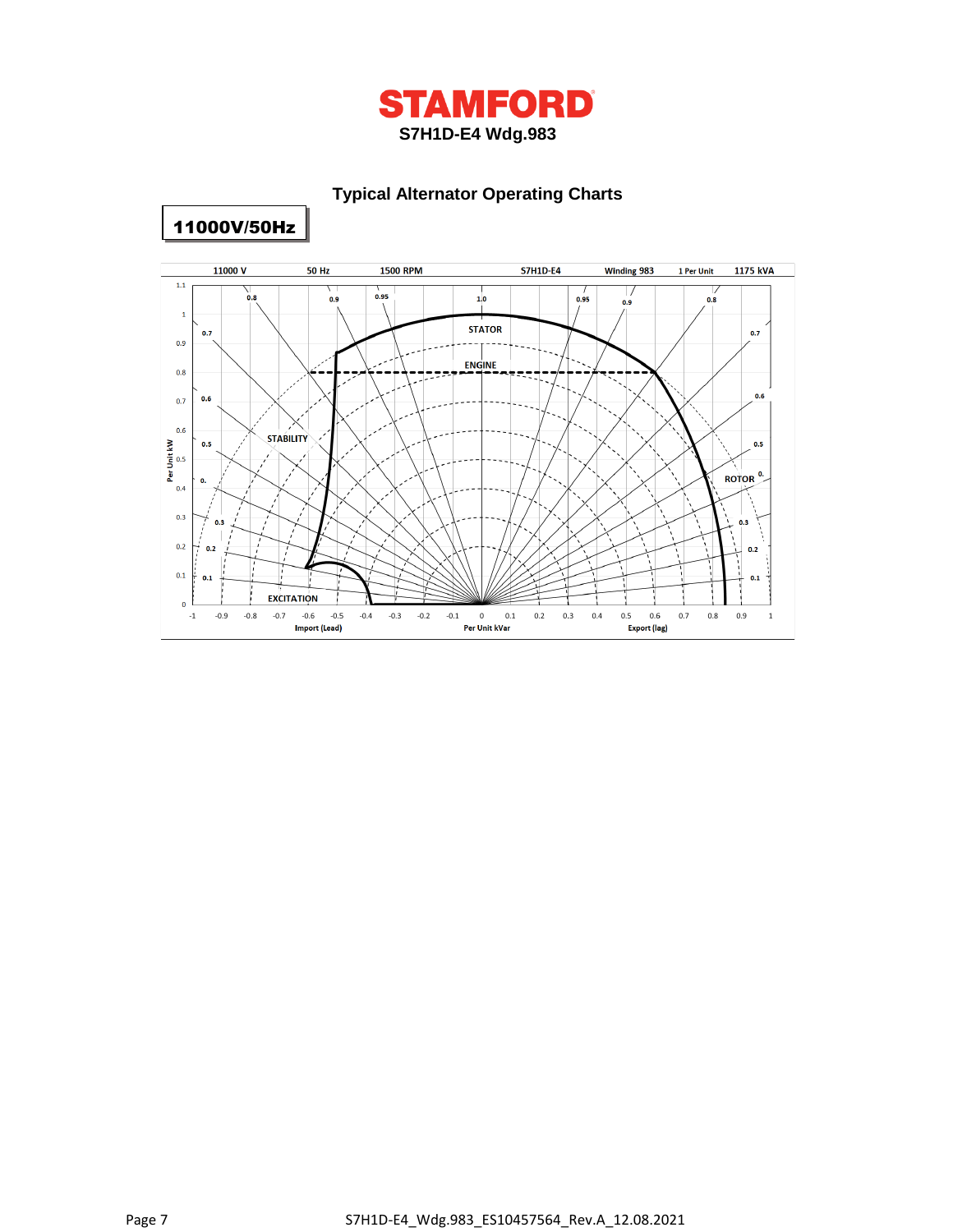

# **RATINGS AT 0.8 POWER FACTOR**

| Class - Temp Rise |                   | Standby - 163/27°C |       | Standby - 150/40°C |       | Cont. H - 125/40°C |       | Cont. F - 105/40°C |       |
|-------------------|-------------------|--------------------|-------|--------------------|-------|--------------------|-------|--------------------|-------|
|                   | Star (V)          | 10500              | 11000 | 10500              | 11000 | 10500              | 11000 | 10500              | 11000 |
| 50                | Parallel Star (V) | N/A                | N/A   | N/A                | N/A   | N/A                | N/A   | N/A                | N/A   |
| Hz                | Delta (V)         | N/A                | N/A   | N/A                | N/A   | N/A                | N/A   | N/A                | N/A   |
|                   | kVA               | 1295               | 1295  | 1255               | 1255  | 1175               | 1175  | 1090               | 1090  |
|                   | kW                | 1036               | 1036  | 1004               | 1004  | 940                | 940   | 872                | 872   |
|                   | Efficiency (%)    | 94.4               | 94.5  | 94.4               | 94.6  | 94.6               | 94.7  | 94.7               | 94.8  |
|                   | kW Input          | 1098               | 1096  | 1063               | 1062  | 994                | 993   | 921                | 920   |
|                   |                   |                    |       |                    |       |                    |       |                    |       |
|                   | Star (V)          |                    | N/A   | N/A                |       | N/A                |       |                    | N/A   |
| 60                | Parallel Star (V) |                    | N/A   | N/A                |       | N/A                |       | N/A                |       |
| Hz                | Delta (V)         |                    | N/A   | N/A                |       | N/A                |       | N/A                |       |
|                   | kVA               | N/A                |       | N/A                |       | N/A                |       | N/A                |       |
|                   | kW                |                    | N/A   |                    | N/A   |                    | N/A   |                    | N/A   |
|                   | Efficiency (%)    | N/A                |       | N/A                |       | N/A                |       | N/A                |       |
|                   | N/A<br>kW Input   |                    | N/A   |                    | N/A   |                    | N/A   |                    |       |

### **De-rates**

All values tabulated above are subject to the following reductions:

- 5% when air inlet filters are fitted
- 3% for every 500 meters by which the operating altitude exceeds 1000 meters above mean sea level
- 3% for every 5°C by which the operational ambient temperature exceeds 40°C @ Class H temperature rise (please refer to applications for ambient temperature de-rates at other temperature rise classes)
- For marine alternators, 3% for every 5°C by which the operational ambient temperature exceeds 50°C
- For any other operating conditions impacting the cooling circuit please refer to applications
- Note: Requirement for operating in an ambient exceeding 60°C and altitude exceeding 4000 meters (for <690V) or 1500 meters (for >690V) must be referred to applications.

#### **Dimensional and Torsional Drawing**

For dimensional and torsional information please refer to the alternator General Arrangement and rotor drawings available on our website (http://stamford-avk.com/)

**Note:** Continuous development of our products means that the information contained in our data sheets can change without notice, and specifications should always be confirmed with Cummins Generator Technologies prior to purchase.